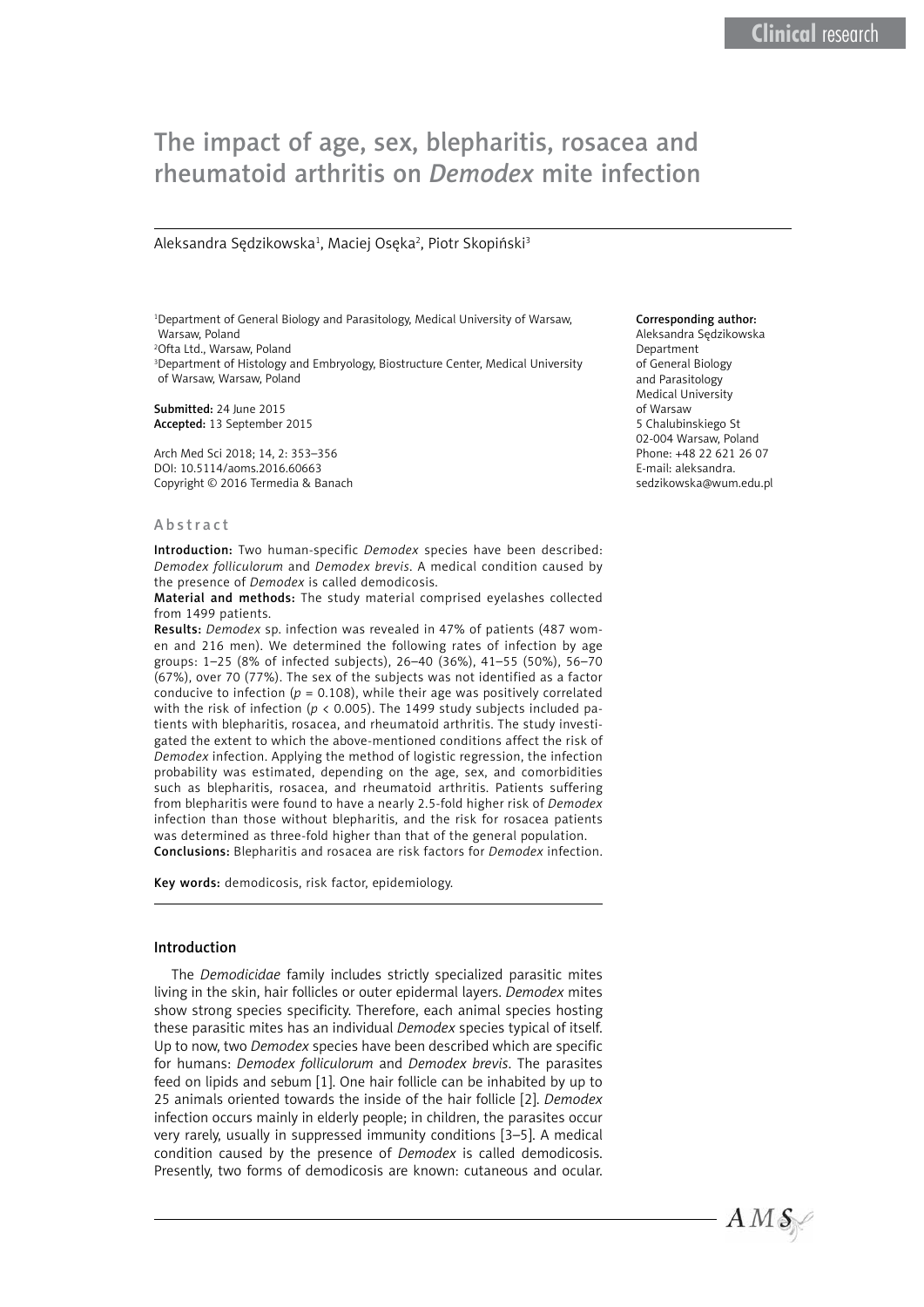Cutaneous demodicosis manifests itself mainly as rosacea and seborrhoeic dermatitis. Ocular demodicosis is connected with chronic refractory anterior blepharitis, recurrent styes, chalazion, and dry eye syndrome. It is believed that *Demodex* may be an etiological factor behind blepharitis [6]. Presence of the mites on the facial skin is often associated with the occurrence of rosacea [7–9]. *Demodex* mite infection may be different in different populations and ethnic groups. Regardless of the differences in *Demodex* prevalence, the tendency is mostly the same: the infection rate increases with patient's age. However, it is difficult to determine the role of environmental factors in *Demodex* infection, which demonstrates the need for further studies.

*Demodex* mites can be detected by standardized skin surface biopsy (SSSB), molecular techniques or direct microscopic examination. The SSSB method involves collection of the pilosebaceous follicle content using a drop of cyanoacrylic adhesive [10, 11]. This method is used by dermatologists to identify *Demodex* density on the skin. Molecular techniques such as polymerase chain reaction (PCR) meanwhile are used to define the precise molecular population [12, 13]. Direct microscopic examination is a common method to detect *Demodex* mites in eyelashes. The result is obtained in a short time and costs are low, which is important in population studies.

The aim of this study was to examine which factors (age, sex, blepharitis, rosacea, rheumatoid arthritis) may increase the probability of *Demodex* mite infection. *Demodex* infections are very common but still little is known about the risk factors.

## Material and methods

The study material comprised eyelashes from 1499 persons: patients of ophthalmology clinics

and hospitals in Warsaw, who were suspected of *Demodex* infection (Bioethics Committee number KB/3/2007). Four eyelashes were collected from each eye, by means of tweezers. After collection, the eyelashes were placed on a slide, soaked with a drop of Hoyer's solution [14] and examined under 20–40× magnification. A positive result was recorded, where adult mites, larvae or eggs of *Demodex* sp. were detected in the study material.

# Statistical analysis

Statistical analysis of the obtained results was performed using SPSS Statistics software (version 19). The *t* test was applied to compare two study groups. The probability of *p* < 0.05 was considered significant and the probability of *p* < 0.005 highly significant. Logistic regression and the odds ratio (OR) were used to examine the impact of different factors on the risk of infection.

## Results

We estimated the probability of *Demodex* infection in groups with various diseases by logistic regression. This method helped to estimate event probability (i.e. infection – dependent variable) depending on different factors, such as age, sex, blepharitis, rosacea and RA (independent variables). The results are presented in Table I. The predictive accuracy of the logistic regression model was evaluated. The logistic regression model fit the data very well: classification accuracy went up from 52% to 74%.

Apart from the level of significance calculated for each factor, the odds ratio was also determined with reference to each of the factors. An odds ratio is a measure of association between an outcome such as disease in relation to an exposure such as a risk factor. The OR represents the odds that

| Factor                  | Number                                   | Non-infected/mean age                                                  | Infected/mean age                                                      | Significance | <b>OR</b> |
|-------------------------|------------------------------------------|------------------------------------------------------------------------|------------------------------------------------------------------------|--------------|-----------|
| Age                     | 1499 patients<br>(965 women,<br>534 men) | 53%: 796 patients<br>(478 women/41 years old,<br>318 men/32 years old) | 47%: 703 patients<br>(487 women/64 years old,<br>216 men/59 years old) | p < 0.005    | 1.054     |
| Gender                  | 1499 patients<br>(965 women,<br>534 men) | 53%: 796 patients<br>(478 women/41 years old,<br>318 men/32 years old) | 47%: 703 patients<br>(487 women/64 years old,<br>216 men/59 years old) | 0.108        | 0.790     |
| Blepharitis             | 134 patients<br>(86 women,<br>48 men)    | 24%: 32 patients<br>(21 women/55 years old,<br>11 men/56 years old)    | 76%: 102 patients<br>(65 women/64 years old<br>37 men/63 years old     | p < 0.005    | 2.475     |
| Rosacea                 | 67 patients<br>(50 women,<br>17 men)     | 33%: 22 patients<br>(18 women/53 years old,<br>4 men/50 years old)     | 67%: 45 patients<br>(32 women/53 years old,<br>13 men/63 years old)    | p < 0.005    | 3.009     |
| Rheumatoid<br>arthritis | 69 patients<br>(58 women,<br>$11$ men)   | 67%: 48 patients<br>(39 women/56 years old,<br>7 men/62 years old)     | 33%: 23 patients<br>(19 women/68 years old,<br>4 men/63 years old)     | 0.054        | 0.570     |

Table I. Number, sex and mean age of non-infected and infected patients, significance and odds ratio for individual factors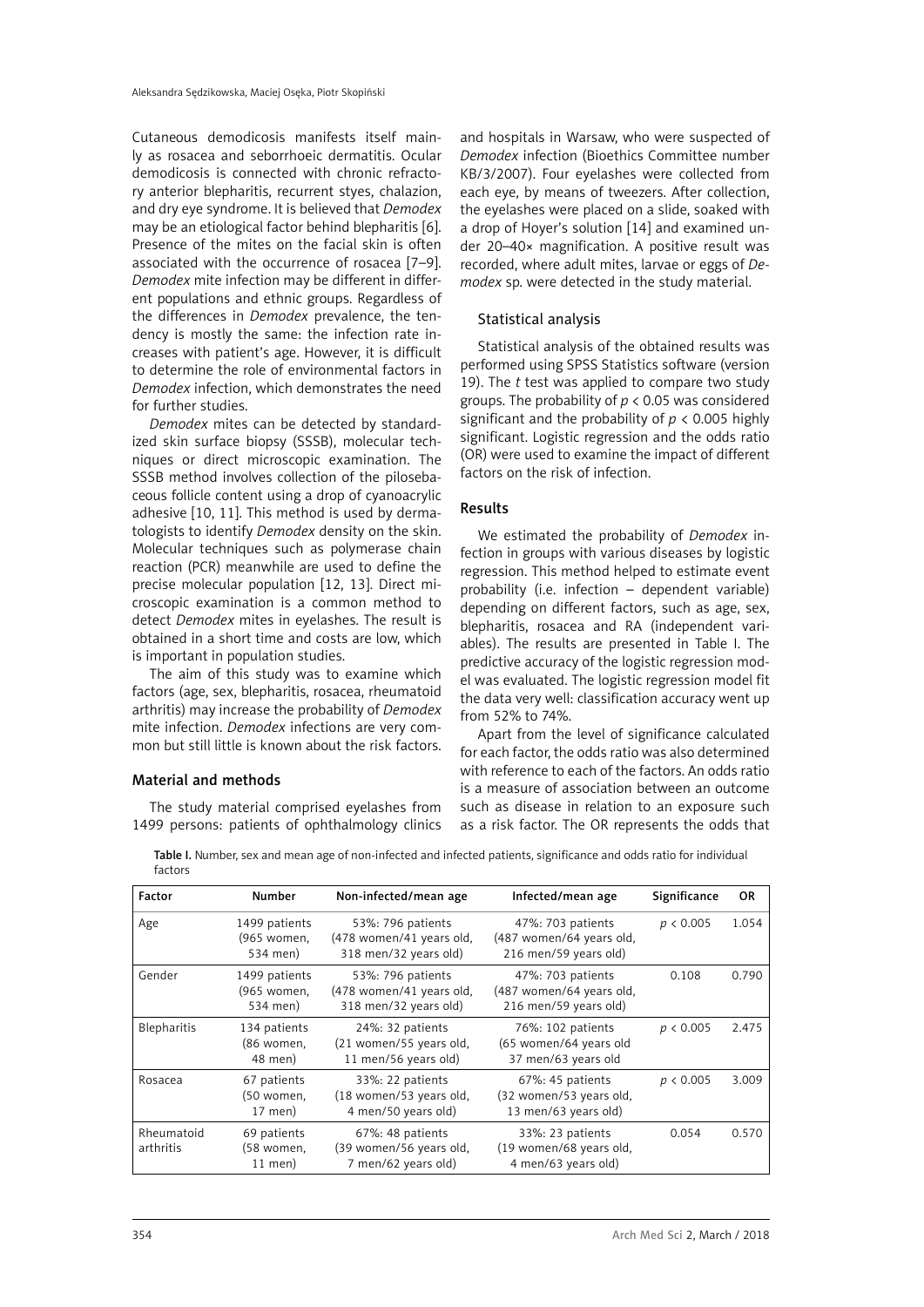an outcome will occur given a particular exposure, compared to the odds of the outcome occurring in the absence of that exposure [15]. The results are presented in Table I (interpretation of these results in discussion).

Study subjects were divided into 5 age groups, with the percentage of infected patients, broken down into age subgroups, presented in Figure 1.

# Discussion

Based on the performed analyses, it was determined that sex has no impact on *Demodex* infection, being a statistically negligible factor  $(p > 0.05)$ . Thus, one can conclude that the probability of *Demodex* infection is comparable for women and men alike. Similar results were obtained by Aycan *et al.*, who did not find sex to be a significant factor conducive to infection with *Demodex* sp. either [16].

Correct diagnosis is important as demodicosis may be misdiagnosed as an allergic inflammation or bacterial or fungal infection. *Demodex* mite infection is very common, and the prevalence can reach 100% of the older population [17]. All of the *Demodex*-positive patients were further divided into age subgroups. In order to investigate the potential interdependence between the subjects' age and probability of infection, the method of logistic regression was applied. It was examined how the age (independent variable) affects the presence of *Demodex* sp. (dependent variable). The analyses indicated that the age-infection probability dependence was highly statistically significant (*p* < 0.005). The logistic regression model confirms that patient age is positively correlated with the risk of infection, but the impact is slight  $(OR = 1.054)$  in that it is noticeable, but at several-year intervals rather than year on year. Therefore, the older the patient, the more probable it is that they are infected with *Demodex* (Figure 1). A similar dependence, i.e. the risk of infection growing with age, has been described by other authors [18, 19]. However, not all of the authors have reached the same conclusions. Dhingra *et al.* believe that the rate of *Demodex* infection is highest in the 20 to 40 age bracket, which is purportedly related to increased sebum secretion [20]. On the other hand, Zhao *et al.* found that *Demodex* mite infection rates increased in the 12-30-year-old patients, and remained stable amongst the older patients [21].

Patients with blepharitis or rosacea and immune-compromised ones (in this case RA patients on immunosuppressive drugs) were selected from among all the study subjects. In order to determine the dependence between a given condition and the risk of *Demodex* infection, the logistic regression method was applied. As was the case



Figure 1. All study subjects divided into age subgroups

with the previous calculations, the presence of *Demodex* mites was the dependent variable. Based on the performed analysis, it was observed that two out of the three above-mentioned conditions were positively correlated with the risk of infection. Indeed, for blepharitis and rosacea the correlation was highly statistically significant  $(p < 0.005)$ .

In the case of the blepharitis patients, the odds ratio was 2.475. It means that for the blepharitis patients the risk of *Demodex* infection is nearly 2.5-fold higher than for those who do not suffer from blepharitis. In the case of rosacea, OR = 3.009, i.e. the rosacea patients suffer a 3-fold higher risk of infection with *Demodex* sp. as compared to people who are not affected by rosacea. On the other hand, RA and RA-related immunosuppressive treatment was not found to have any significant impact on the probability of *Demodex* infection (*p* > 0.05). Ciftci *et al.* obtained similar results – the incidence and density of *D. folliculorum* in patients with RA were not significantly different from those of controls [22].

*Demodex* may be an etiological factor for blepharitis and rosacea, so the impact of those diseases was studied. However, the relevance of *Demodex* spp. in blepharitis remains controversial [6]. In the case of cutaneous demodicosis the presence of 5 or more *Demodex* on 1 cm<sup>2</sup> will significantly increase the risk of cutaneous demodicosis [23]. There is a possibility that *Demodex* mite infection may result in blepharitis, but it is not the only cause; not all patients with blepharitis were infected (76% of patients).

Demodicosis is a major medical problem in dermatology and ophthalmology because of the chronic character of the disease. *Demodex* mites may cause ocular demodicosis with symptoms such as burning and itching of eyelids. There are difficulties in early diagnosis, and consequences of using inappropriate drugs, e.g. steroids. The treatment of demodicosis is difficult and may last for several months. Good efficacy of tea tree oil against *Demodex* sp. has been reported [24] and